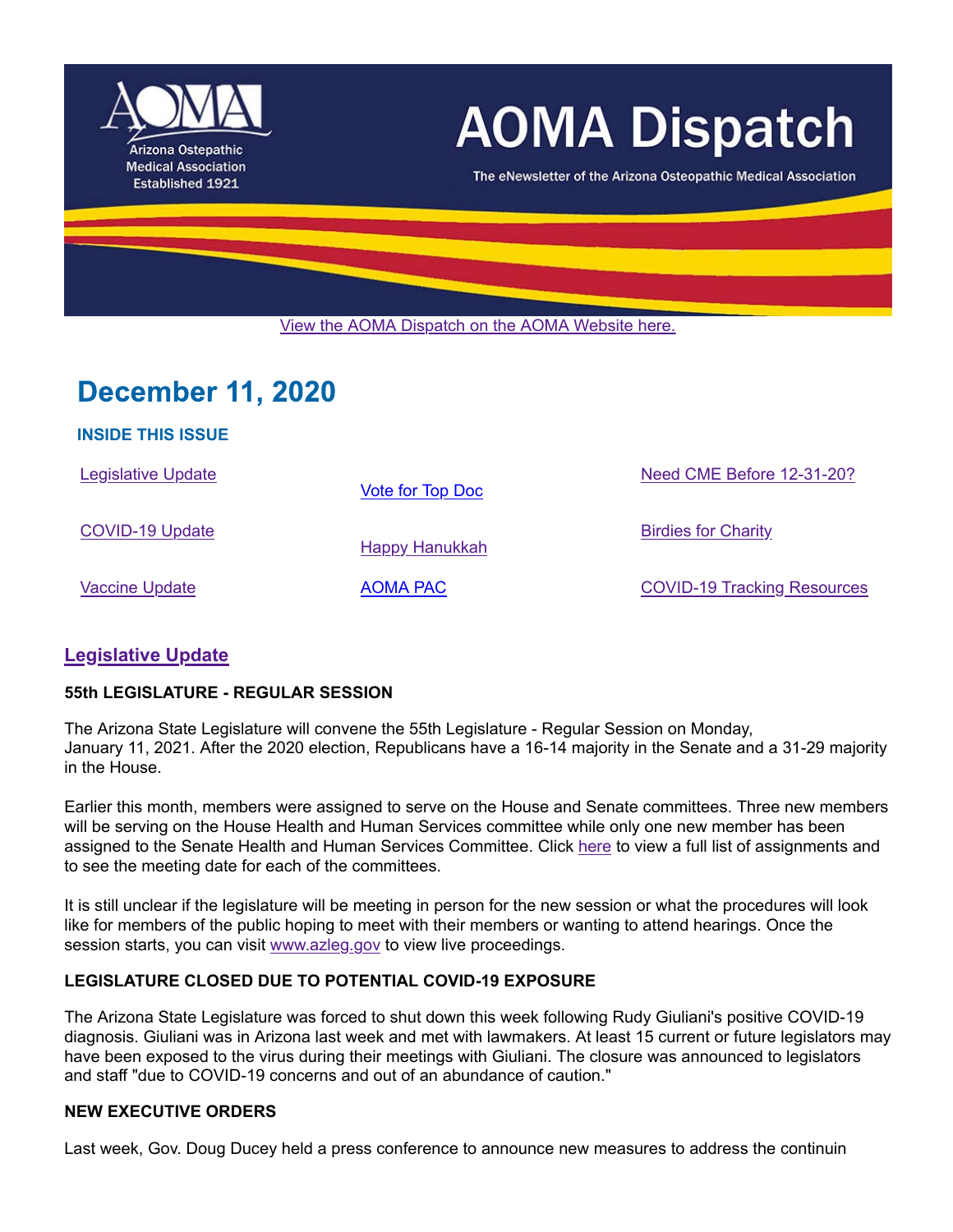increases in the number of COVID-19 cases in Arizona. The Governor issued three new Executive Orders:

**Ensuring the Availability of COVID Vaccine without Financial Barriers** https://azgovernor.gov/sites/default/files/executive\_order\_2020-58.pdf

**Further Mitigation Requirement for Events** https://azgovernor.gov/sites/default/files/executive\_order\_2020-59.pdf

**Easing Regulations to Encourage Outdoor Dining** https://azgovernor.gov/sites/default/files/executive\_order\_2020-60.pdf

# **ADHS Director COVID-19 Update**

On Thursday, December 10, 2020, Arizona Department of Health Services (ADHS) Director Dr. Cara Christ released a video sharing the latest information on COVID-19 in Arizona. Dr. Christ discussed mitigation measures, connecting with friends and loved ones responsibly, vaccine distribution and more. Watch Dr. Christ's message on YouTube.

|--|

For ways to stay safe and healthy during the holiday season, visit azhealth.gov/winterholidays.

COVID-19 updates and information about health precautions can be found on the ADHS website here.

# **FDA Panel Recommends Use of Pfizer COVID-19 Vaccine**

On Thursday, December 10, 2020, a Food and Drug Administration (FDA) federal advisory panel recommended the emergency use of the Pfizer/BioNTech COVID-19 vaccine. The FDA does not have to follow the panel's recommendation, but it is expected to do so, Distribution of nearly 3 million doses across the United States could begin within days.

If approved, the vaccine is recommended for emergency use in people aged 16 years of age and older. Health care workers and nursing home residents will be among the first eligible to receive the vaccine.

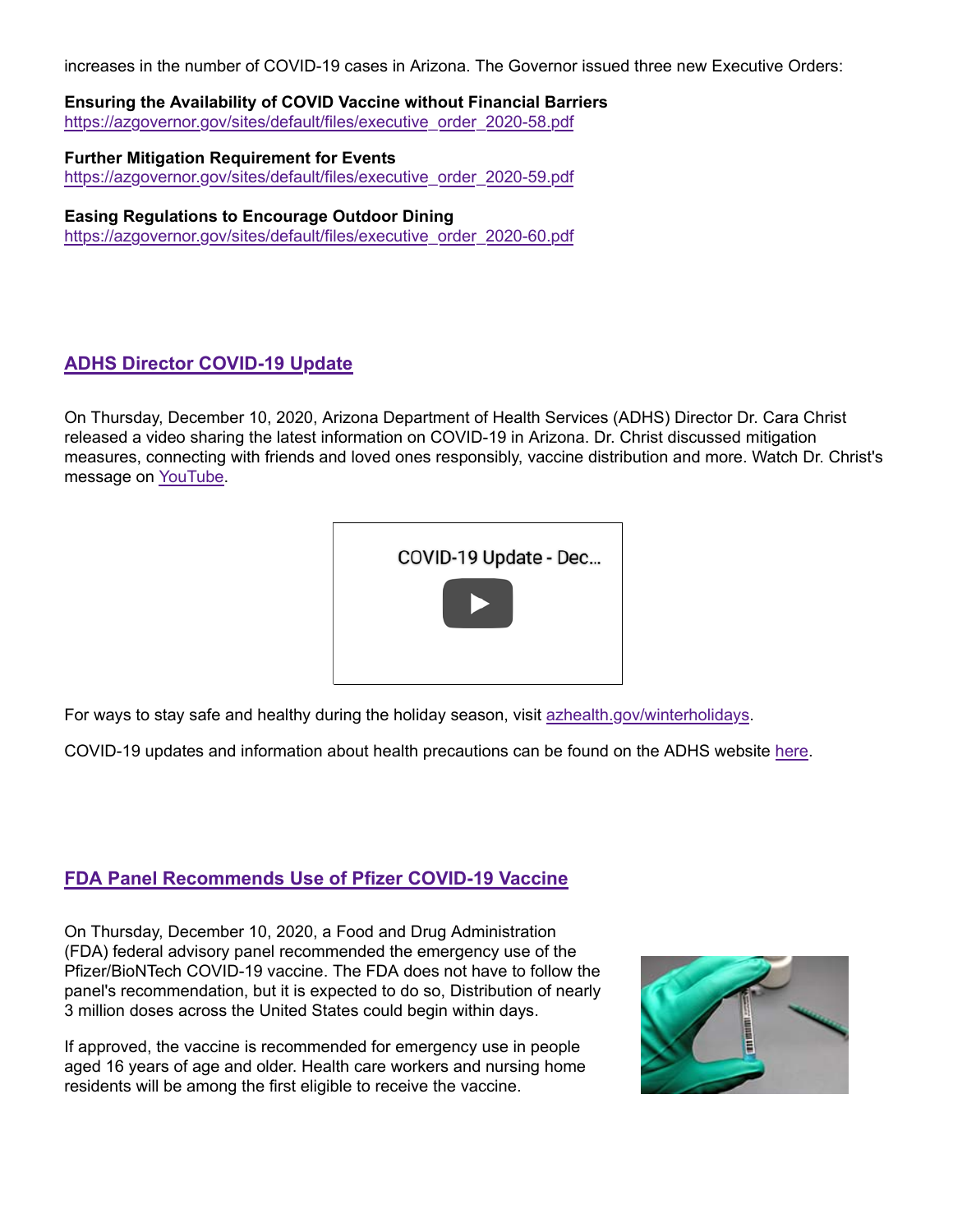# **Top Doc Voting Now Open**

For more than 25 years, Phoenix Magazine has published its *Top Doctors* list. Chosen by Valley physicians in the annual voting, this is your opportunity to recognize your peers for their professional, expertise, and patient care.

To access the survey, simply enter your medical license number and fill out the appropriate fields. You may not have nominations in some practice areas. Please include your suggestions' full names in the questionnaire.The list will be published in the April issue of Phoenix Magazine. Deadline to vote is January 11, 2020.

https://www.phoenixmag.com/2021-top-doctors-survey **VOTE NOW**





#### **'Tis the Season**

This year, more than ever, we need the miracle of Hanukkah.

May the Festival of Light be a Festival of Hope, Happiness, Love, and Health for us all.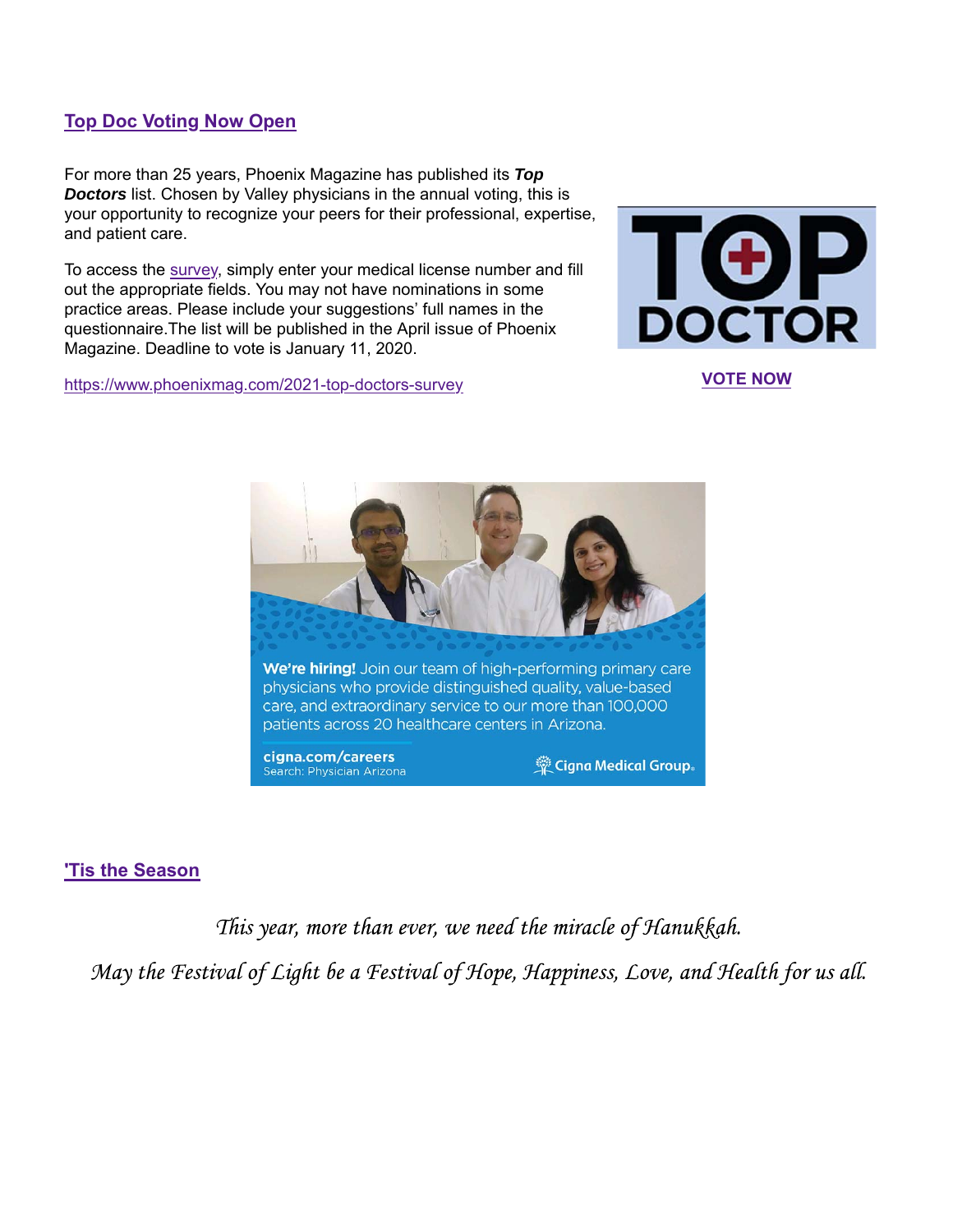

# **Help AOMA Help You**

The 2021 Legislative session is going to be challenging with many impending threats, but also opportunities to enact beneficial public policies for your profession and patients.

The AOMA Political Action Committee (PAC) provided more than \$17,500 to more than 30 legislators in advance of 2020 election.The AOMA PAC allows us to support legislators who share our concerns about the future of healthcare and improved access to quality care in Arizona.

Please help us replenish the AOMA PAC account. Become a Gold PAC member by making a contribution of \$250. Of course, your contribution in any amount is appreciated and will support AOMA's efforts on your behalf.

# **Need CME Before 12-31-2020? Check out the DOCME.org**

Does your Arizona license renew at the end of the year? Still need CME hours? Earn CME at your convenience! The DOCME on-demand program is built so that you can access CME whenever and wherever you like. DOCME offers all categories of AOA CME credit, including 1-A! DOCME boasts a catalog of more than 250 different lectures in a wide variety of specialties. New content is added regularly.

Go to www.docme.org to view the entire catalog of on demand offerings.



To make your contribution, please go to www.az-osteo.org/AOMAPAC.

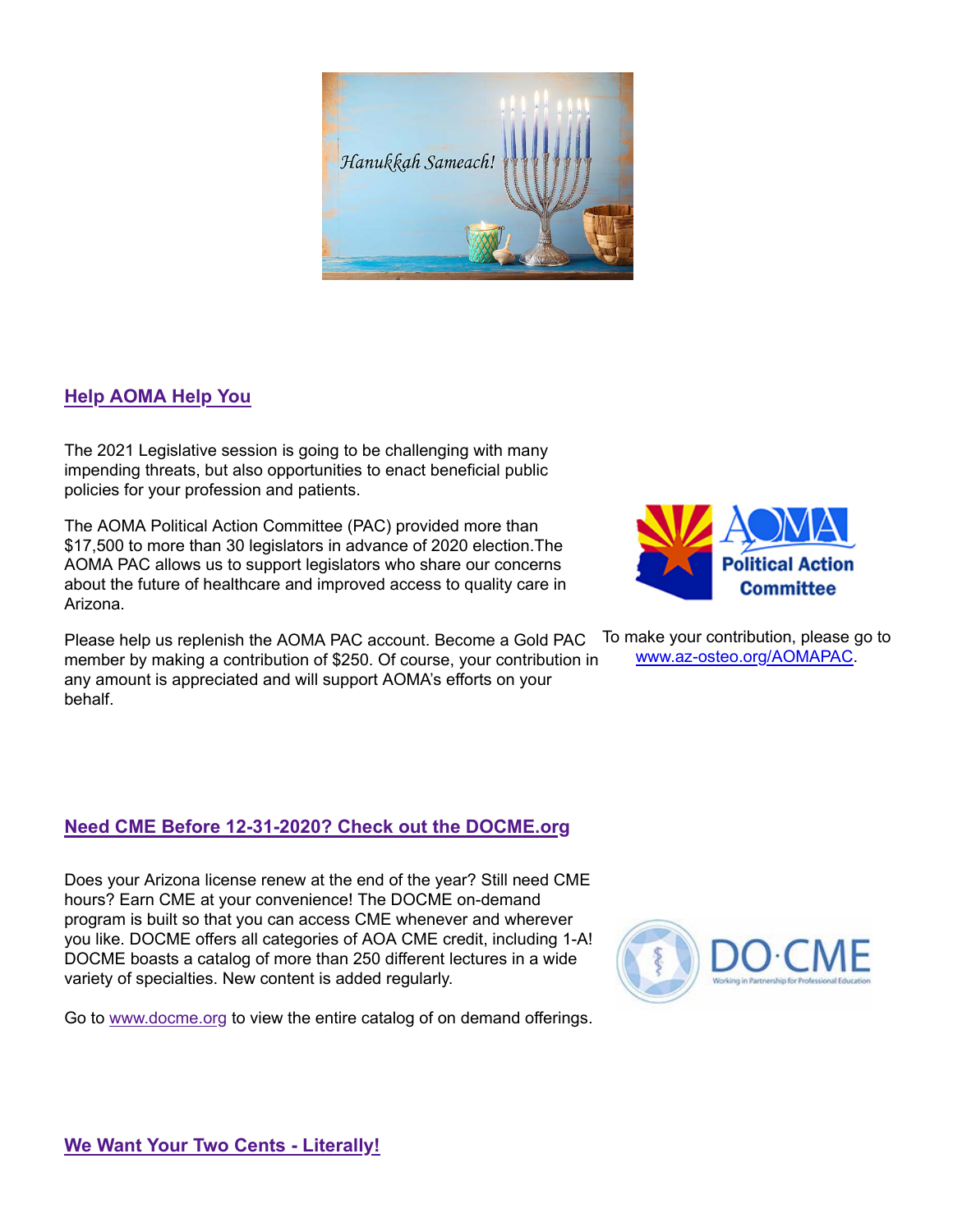You can make Arizona Osteopathic Charities a big bucks winner by making a pledge in the Birdies for Charity competition at the 2021 Waste Management Phoenix Open. Arizona Osteopathic Charities will receive **every penny** of collected pledges. To make a pledge online go to birdiesforcharityaz.com.





#### **Patients are Looking for YOU!**



# **Update Your Profile!**

One of the benefits of AOMA membership is the **Find a Physician** public directory search. Make sure your practice information is up to date by logging in to your member profile on the AOMA website. When you do, prospective patients and potential referring physicians will be able to find you.

# Join AOMA

#### **Not an AOMA Member?**

Join today and be a part of the 99-year tradition of the Arizona Osteopathic Medical Association!

Membership in AOMA is an affordable vehicle to keep abreast of national and local issues, protect your professional practice, enhance your specialized skills, further your career, and be a part of the future of osteopathic medicine in Arizona.

Refer a new AOMA member and receive at \$100 credit. Go to www.az-osteo.org/Recruit

### **COVID-19 Tracking Resources**



**www.covidactnow.org https://91-divoc.com**